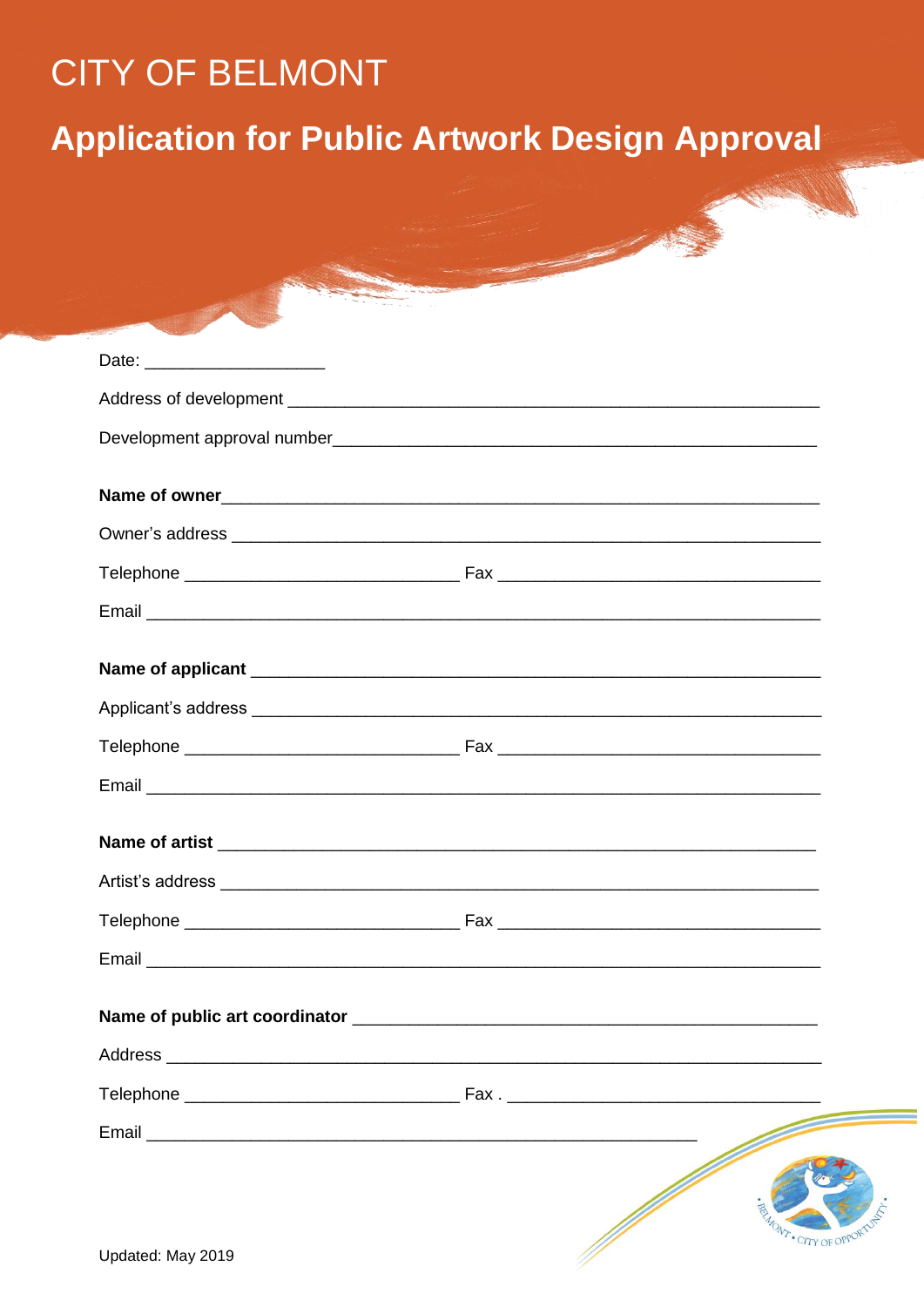## General Information

All artwork applications are assessed by the City's Public Art Advisory Panel (PAAP) who meet on the first Tuesday of the month between February and December.

It is important that prospective applicants who wish to seek formal approval meet all the requirements listed below to ensure that the application can be processed in a timely manner.

The Artist and applicant will be invited to present their concept to the panel at the next available meeting. All information and presentations must be provided no later than eight (8) working days prior to the allocated meeting date. It is highly recommended that relevant samples of materials, colours and examples that show the fabrication process (where applicable) are provided at the presentation.

Prior to applying for formal approval, it is highly recommended that prospective applicants seek PAAP feedback during the design development phase to assist in addressing any potential issues early in the process.

Further information about the approval process, please contact the City of Belmont at [placemaking@belmont.wa.gov.au](mailto:placemaking@belmont.wa.gov.au) or phone 9477 7184.

### Information on the proposed artwork

### **1. Description of proposed artwork**

Please describe how the proposed artwork meets the PAAP's assessment criteria described below. Use the space provided below or attach a separate sheet.

a) Concept Innovation - the artwork is to be designed by an artist (as per 4.2 of the Masterplan) that shows strong vision, craftsmanship**,** choice of materials, uniqueness and public engagement.

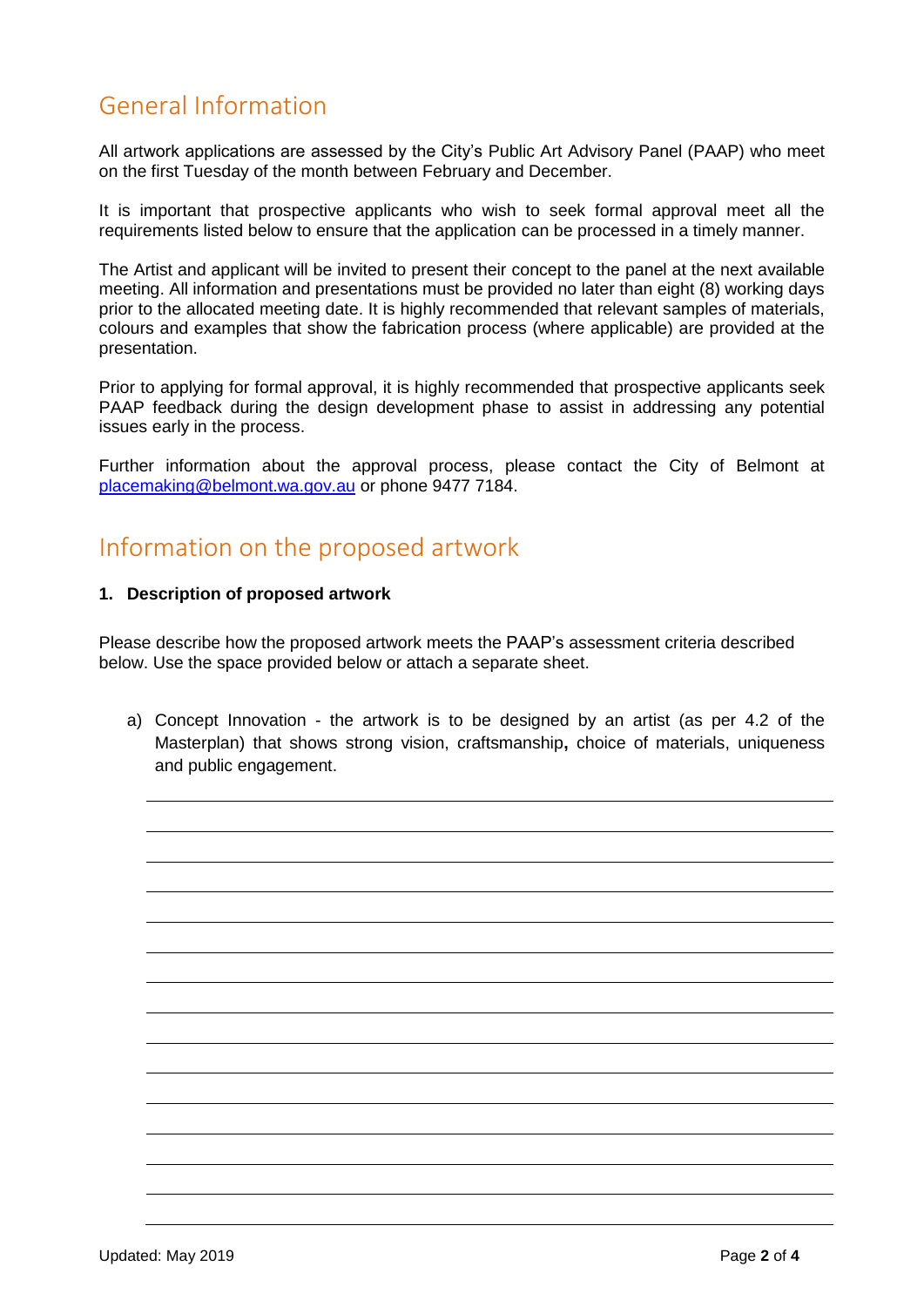- b) Context (sensitive to its surroundings) the artwork is to be designed for the specific site and considers the relevant themes, architectural, historical, geographical and/or sociocultural context of the site and community identity.
- c) Public Domain the artwork must be clearly seen and/or accessible from the public realm and must positively impact the visual amenity of the development. d) Public Safety -the artwork is designed, constructed and installed with best practice risk management and the artwork does not present a hazard to public safety

e) Longevity - the artwork is designed to be structurally sound and resistant to theft, vandalism, weathering, and excessive maintenance.